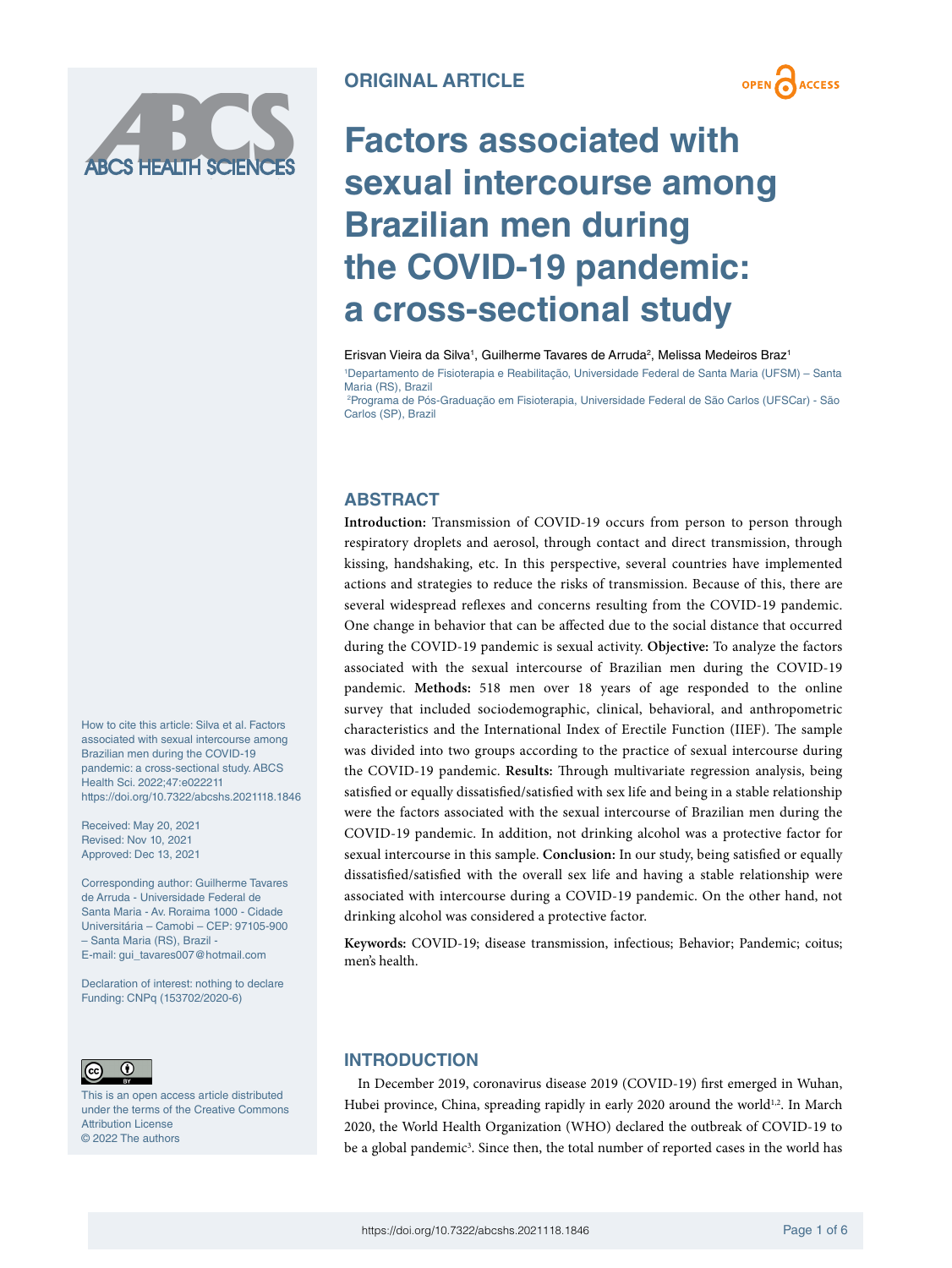increased, reaching 154,640,649 cases of infections and 3,232,385 deaths by May 06, 20214 . Until the same date, among the countries with the highest number of registered cases, Brazil had 14,930,183 cases of infections and 414,399 deaths<sup>5</sup>.

Although the origin of the initial transmission of COVID-19 is unknown, transmission from person to person occurs through respiratory droplets and aerosol, contact and by direct transmission, through kissing, handshaking<sup>6,7</sup>, etc. In this perspective, several countries have implemented actions and strategies with the main objective of reducing transmission risks<sup>8</sup>. For this, classic health measures and freedom restrictions were adopted, as well as self-isolation, social distance, travel restrictions, suspension, postponement and/or cancellation of events, reduced hours and/or closing of commercial establishments, and quarantine for infected or suspected people and their close contacts<sup>2,8</sup>. Because of this, there are several widespread reflexes and concerns resulting from the COVID-19 pandemic, causing physical morbidity and mortality and problems in mental health, economics, education, and interpersonal relationships $9-13$ . According to Jacob et al.<sup>7,</sup> a behavioral change that can be affected due to the social distance that occurred during the COVID-19 pandemic is sexual activity. However, despite extensive media discussions, more high-quality studies are needed to investigate sexual health during the COVID-19 pandemic<sup>14</sup>.

According to the WHO, sexuality covers several factors, such as sex, sexual orientation, gender identities, intimacy, etc., and is experienced and expressed in thoughts, fantasies, desires, beliefs, attitudes, values, behaviors, practices, roles, and relationships<sup>15</sup>. Thus, the change in human behavior that occurred during the COVID-19 pandemic can affect individuals' physical and mental health, resulting in sexual behaviors that diverge from the normal context<sup>16,17</sup>. Maintaining an active sex life or reintroducing frequent sexual activity in the context of the pandemic can mitigate possible negative consequences of social detachment to contain COVID-197. According to Turban et al.<sup>14,</sup> all forms of sexual contact represent a potential risk of viral transmission, which can cause sexual abstinence for fear of contracting COVID-19. For Alpalhão and Filipe<sup>18</sup> the closure of leisure venues can significantly reduce the opportunity for casual sexual encounters. According to Jacob et al.<sup>7,</sup> the promotion of good physical and mental health during the period of self-isolation/ social detachment from COVID-19 should also include individuals who abstain from alcohol since alcohol consumption was associated with greater activity in the UK. On the other hand, Yuksel and Ozgor<sup>19</sup> observed that more time at home during the COVID-19 pandemic could increase the frequency of sexual acts with their partners.

Given the different impacts of the COVID-19 pandemic on sexual activity/behavior, studies covering diverse populations are needed to examine the influence of the COVID-19 pandemic on

sex life in different cultures and countries, according to the implementation of social distance. We hypothesize that 1) men in a stable relationship, regardless of cohabiting with their partner, are more likely to have sex during periods of isolation/social distancing; 2) men who do not consume alcohol are less likely to have sex during periods of social isolation<sup>7</sup>.

Therefore, this study aimed to analyze the factors associated with the sexual intercourse of Brazilian men during the COVID-19 pandemic

## **METHODS**

Cross-sectional study with data collected from a larger study to evaluate the sexual function and genital self-image of Brazilian men. This study was approved by the Institutional Ethics Committee under opinion nº. 4.027.422. Data were collected from June to September 2020.

#### **Participants and procedures**

Due to social distance rules in Brazil, men were invited to participate in the study through social media and instant messaging applications such as Instagram, Facebook, Twitter, and WhatsApp. Men who were interested in participating in the research returned contact and were informed about the study objectives and evaluation methods. Upon confirming interest, data collection instruments and consent forms were sent to the participants through editable files with instructions for filling out. There was no financial benefit for the participants and consent to participate in the research was obtained voluntarily after clarification of the research, as well as the risks and benefits of their participation. Participants were also informed that they could withdraw from the research at any time without any harm. In addition, no information was requested that favored identification, and the data collected were kept confidential and used exclusively for statistical analysis.

Men over 18 years of age, with Brazilian nationality, residing in Brazil, and able to read and write in Brazilian Portuguese were included. Participants were excluded if they had a self-reported psychiatric disease, such as psychosis, schizophrenia, or mental retardation, and if they were transsexual. The sample was divided into two groups - men who had intercourse and men who had no intercourse - according to the practice of sexual intercourse in the last four weeks. Sexual intercourse was defined as sexual intercourse performed or attempted vaginal/anal penetration with another person.

## **Sample characterization**

To characterize the sample, a questionnaire was applied containing sociodemographic information (age, skin color, years of study, relationship status, and sexual orientation), clinical (anxiety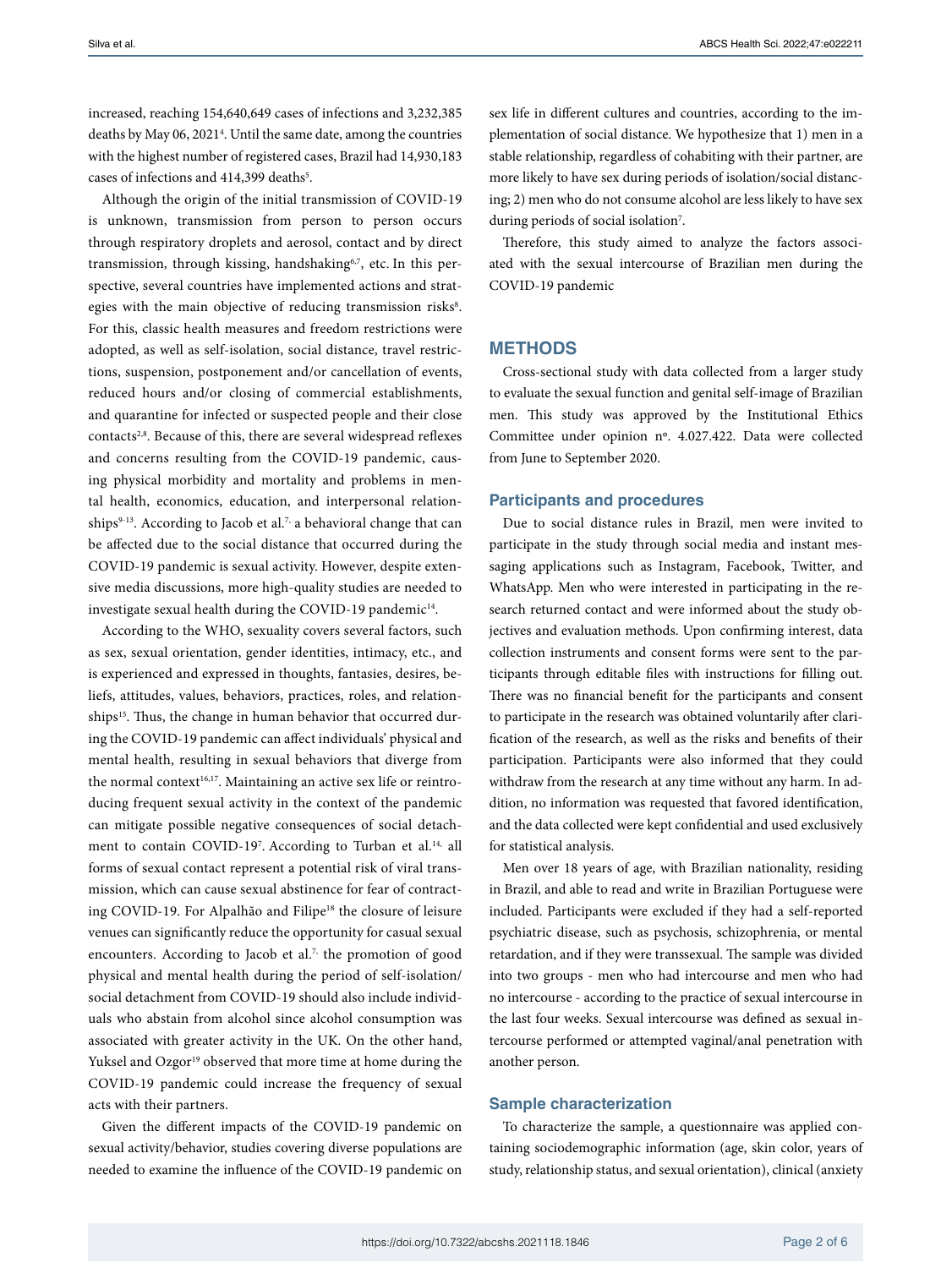and depression diagnosed by a medical evaluation), behavioral (performing physical exercise or sport, use of tobacco and alcohol) and anthropometric (self-reported weight and height). Weight and height were used to calculate the body mass index (BMI) in  $\text{kg/m}^2$ .

## **International Index of Erectile Function (IIEF)**

The IIEF is a validated and translated instrument into Brazilian Portuguese<sup>20</sup> that assesses male sexual function in the last four weeks<sup>21</sup>. The IIEF contains 15 items divided into 5 domains of sexual function: erectile function, orgasm function, sexual desire, intercourse satisfaction, and overall satisfaction. Items are scored on a five- or six-point Likert scale with higher scores indicating better sexual function $21$ . For this study, the scores of the domain "sexual desire" and item 13 (In general, how satisfied have you been with your sex life?) related to the domain "general satisfaction with sex life" of IIEF were used. Item 13 has 5 response alternatives: very dissatisfied, moderately dissatisfied, equally dissatisfied and satisfied, moderately satisfied, and very satisfied. To cover all sexual orientations, we chose to use only this domain and item because the IIEF has been validated and most items are specific to heterosexual men. For the analysis of general satisfaction with sexual life, the response options "very dissatisfied" and "moderately dissatisfied" were grouped into "dissatisfied"; "Equally dissatisfied/satisfied" remained unchanged; and "moderately satisfied" and "very satisfied" were grouped into "satisfied".

#### **Statistical analysis**

Categorical variables were presented in number and percentage. Continuous variables were presented in median and interquartile range (IQR) due to the non-parametric distribution previously assessed by the Kolmogorov-Smirnov test. For the bivariate analysis between groups, the Chi-square or Fisher's exact tests were used for categorical variables and the Mann-Whitney test for quantitative variables. Effect sizes (ES) were estimated using the phi coefficient for binary categorical variables, Cramer's V for categorical variables with more than 2 categories, and Cohen's d for continuous variables<sup>22</sup>. ES was calculated using the formula  $z/\sqrt{N}$ :  $\leq 0,10$  – null effect; 0,11 a 0,29 – weak effect; 0,30 a 0,49 – moderate effect; e  $\geq$ 0,50 – great effect. In the multivariate analysis of the data, multivariate logistic regression was performed for the variables with  $p \le 0.2$ in the bivariate analysis. The results of the logistic regression analysis are presented in odds ratios (OR) and 95% confidence intervals (95% CI). If there was any missing answer, the participants were immediately asked after returning the data collection instruments. Thus, there was no missing value. A significance level of 5% was adopted for the analysis. The data were analyzed using SPSS 22.0.

# **RESULTS**

Five hundred and eighteen men (24.5±5.4 years of age) participated in the study and returned with answered questionnaires. In the total sample, most participants lived in the southern part of Brazil (n=317; 61.2%), declared themselves white (n=348; 67.2%), and had incomplete higher education (n=326; 62.9%). Table 1 shows the comparison and association of sociodemographic and sexual function characteristics between groups of men who had sexual intercourse during the COVID-19 pandemic (n=306; 59.1%) and those who did not have sexual intercourse (n=212; 40.9%) (Table 1).

**Table 1:** Comparison and association of the characterization and sexual function variables of Brazilian men according to sexual intercourse during the COVID-19 pandemic (N=518).

|                                       | <b>Sexual intercourse</b>                          |                                        |            |           |
|---------------------------------------|----------------------------------------------------|----------------------------------------|------------|-----------|
| <b>Variables</b>                      | Yes $(n=306)$<br><b>Median (IQR)</b><br>or $n$ (%) | No (n=212)<br>Median (IQR)<br>or n (%) | p          | <b>ES</b> |
| Age (years)                           | 24(5)                                              | 22(4)                                  | $< 0.001*$ | 0.177     |
| Skin color                            |                                                    |                                        | 0.711      | 0.036     |
| White                                 | 208 (68)                                           | 140 (66)                               |            |           |
| <b>Black</b>                          | 32 (10.5)                                          | 20(9.5)                                |            |           |
| Other                                 | 66 (21.5)                                          | 52 (24.5)                              |            |           |
| Years of study                        | 16(3)                                              | 15(3)                                  | $< 0.001*$ | 0.170     |
| Relationship status                   |                                                    |                                        | $< 0.001*$ | 0.358     |
| Single                                | 166 (54.3)                                         | 187 (88.2)*                            |            |           |
| In a stable<br>relationship           | 140 (45.7)                                         | 25 (11.8)                              |            |           |
| BMI (kg/m <sup>2</sup> )              | 24.2(4.2)                                          | 23.5 (3.9)                             | $0.017*$   | 0.104     |
| Sexual orientation                    |                                                    |                                        | $0.001*$   | 0.169     |
| Heterosexual                          | 151 $(49.3)^{*}$                                   | 81 (38.2)                              |            |           |
| Homosexual                            | 121 (39.5)                                         | 82 (38.7)                              |            |           |
| Other                                 | 34 (11.2)                                          | 49 (23.1)*                             |            |           |
| Smoke                                 |                                                    |                                        | $0.046*$   | 0.091     |
| No                                    | 251 (82)                                           | 188 (88.7)*                            |            |           |
| Yes                                   | 55 (18)                                            | 24 (11.3)                              |            |           |
| Alcoholic beverage                    |                                                    | $0.003*$                               | 0.131      |           |
| Yes                                   | 253 (82.7)*                                        | 152 (71.7)                             |            |           |
| No                                    | 53 (17.3)                                          | 60 (28.3)                              |            |           |
| Physical exercise                     |                                                    |                                        | 0.165      | 0.062     |
| Yes                                   | 202 (66)                                           | 127 (60)                               |            |           |
| No                                    | 104(34)                                            | 85 (40)                                |            |           |
| Anxiety                               |                                                    |                                        | 0.589      | 0.026     |
| No                                    | 242 (79.1)                                         | 163 (76.9)                             |            |           |
| Yes                                   | 64 (20.9)                                          | 49 (23.1)                              |            |           |
| Depression                            |                                                    |                                        | 0.562      | 0.032     |
| No                                    | 287 (93.8)                                         | 202 (95.3)                             |            |           |
| Yes                                   | 19 (6.2)                                           | 10(4.7)                                |            |           |
| Sexual desire                         | 8(2)                                               | 8(3)                                   | $< 0.001*$ | 0.161     |
| Overall sexual satisfaction           |                                                    | $< 0.001*$                             | 0.582      |           |
| Satisfied                             | 235 (76.8) <sup>¥</sup>                            | 41 (19.3)                              |            |           |
| Equally<br>dissatisfied/<br>satisfied | 41 (13.4)                                          | 59 (27.8)                              |            |           |
| <b>Dissatisfied</b>                   | 30(9.8)                                            | 112 (52.9)*                            |            |           |

IQR: Interquartile range. ES: Effect size. BMI: Body mass index. ¥: Residual adjustment >2.0.\*p<0,05.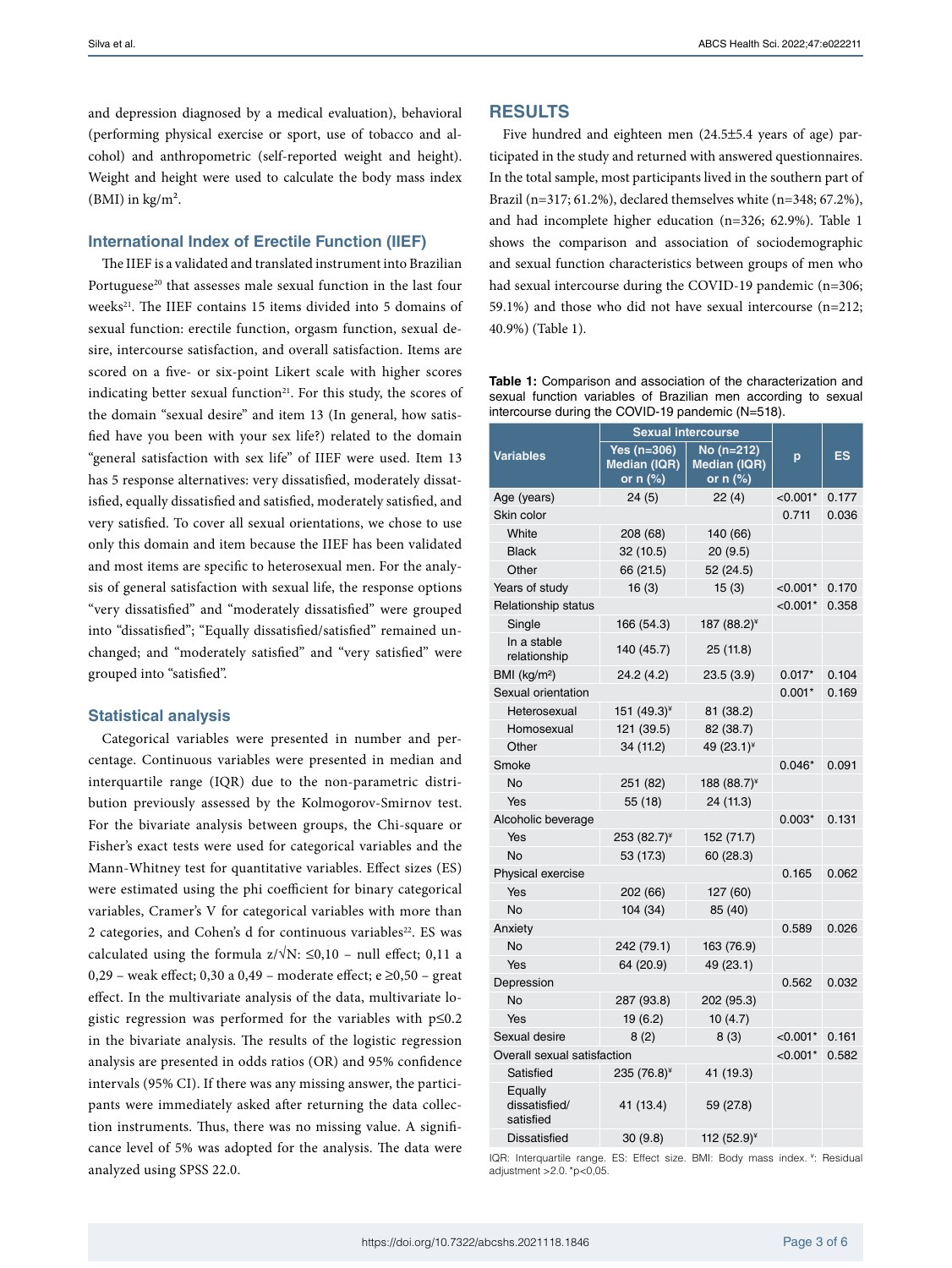The variables age ( $p<0.001$ ), years of study ( $p<0.001$ ), relationship status ( $p \le 0.001$ ), BMI ( $p=0.017$ ), sexual orientation  $(p=0.001)$ , smoking (p=0.046), alcohol consumption (p=0.003), sexual desire (p<0.001) and general sexual satisfaction (p<0.001) showed a significant difference between groups. The ES of the association between the groups was great for general sexual satisfaction (ES=58.20%) and medium for the relationship status (ES=35.80%). Age, years of schooling, BMI, sexual orientation, use of tobacco, alcohol consumption, and sexual desire showed a weak effect (ES<29%) in the association between groups.

In the multivariate logistic regression model, 10 variables were inserted that presented p≤0.2 in the bivariate analysis, as shown in table 2. Satisfied men and men who are equally dissatisfied/ satisfied with their general sexual life have, respectively, 17.78 (OR=17.78; 95% CI 10.25 - 30.86) and 2.85 (OR=2.85; 95% CI 1.56 - 5.20) times more likely to have sexual intercourse during the COVID-19 pandemic than men who are dissatisfied with their overall sex life. Men who do not drink alcohol have 0.5 (OR=0.50; 95% CI 0.29 - 0.88) less likely to have sexual intercourse during the COVID-19 pandemic than men who drink alcohol. Men in a stable relationship have 4.29 (OR=4.29; 95% CI 2.46 - 7.49) times more likely to have sexual intercourse during the COVID-19 pandemic than single men (Table 2).

**Table 2:** Binary logistic regression of factors associated with sexual intercourse among Brazilian men during the COVID-19 pandemic (N=518).

|                                    | <b>Gross analysis</b><br>OR (95% CI) | <b>Adjusted analysis</b><br>OR (95% CI) |  |  |  |
|------------------------------------|--------------------------------------|-----------------------------------------|--|--|--|
| Age (years)                        | $1.06(1.02 - 1.10)$                  | $0.97(0.93 - 1.01)$                     |  |  |  |
| Years of study                     | $1.13(1.06 - 1.20)$                  | $1.08(1.00 - 1.16)$                     |  |  |  |
| BMI (kg/m <sup>2</sup> )           | $1.04(0.99 - 1.09)$                  | 1.02 (0.95-1.09)                        |  |  |  |
| Sexual desire                      | $1.27(1.14 - 1.41)$                  | $1.08(0.94 - 1.24)$                     |  |  |  |
| Overall sexual satisfaction        |                                      |                                         |  |  |  |
| <b>Dissatisfied</b>                | 1.00                                 | 1.00                                    |  |  |  |
| Equally dissatisfied/<br>satisfied | $2.59(1.47 - 4.57)$                  | $2.85(1.56 - 5.20)$                     |  |  |  |
| Satisfied                          | 21.40 (12.70-36.06)                  | 17.78 (10.25-30.86)                     |  |  |  |
| Smoke                              |                                      |                                         |  |  |  |
| No                                 | $0.58(0.35 - 0.97)$                  | $0.56(0.29 - 1.08)$                     |  |  |  |
| Yes                                | 1.00                                 | 1.00                                    |  |  |  |
| Alcoholic beverage                 |                                      |                                         |  |  |  |
| No                                 | $0.53(0.35 - 0.81)$                  | $0.50(0.29 - 0.88)$                     |  |  |  |
| Yes                                | 1.00                                 | 1.00                                    |  |  |  |
| Relationship status                |                                      |                                         |  |  |  |
| Single                             | 1.00                                 | 1.00                                    |  |  |  |
| In a stable relationship           | $6.31(3.93 - 10.13)$                 | 4.29 (2.46-7.49)                        |  |  |  |
| Sexual orientation                 |                                      |                                         |  |  |  |
| Heterosexual                       | 1.00                                 | 1.00                                    |  |  |  |
| Homosexual                         | $0.79(0.54 - 1.17)$                  | $1.19(0.71 - 2.00)$                     |  |  |  |
| Other                              | $0.37(0.22 - 0.62)$                  | $0.64(0.33 - 1.23)$                     |  |  |  |
| Physical exercise                  |                                      |                                         |  |  |  |
| No                                 | 1.00                                 | 1.00                                    |  |  |  |
| Yes                                | $1.30(0.90 - 1.87)$                  | $1.21(0.48 - 1.97)$                     |  |  |  |
|                                    |                                      |                                         |  |  |  |

OR: Odds ratio. 95% CI: 95% confidence interval. BMI: Body mass index.

## **DISCUSSION**

This study was aimed to analyze the factors associated with male sexual intercourse during the COVID-19 pandemic. In this sample of men, most participants (59.1%) had sexual intercourse during the period of social isolation/distance. Our hypotheses that men in a stable relationship are more likely to have sexual intercourse during periods of social isolation and men who do not drink alcohol are less likely to have sexual intercourse during periods of social isolation have been confirmed. Sexual satisfaction was another factor associated with sexual intercourse during the COVID-19 pandemic. On the other hand, age, years of study, BMI, sexual desire, smoking, sexual orientation, and physical exercise were not considered factors associated with the sexual intercourse of Brazilian men during the COVID-19 pandemic. In addition, comparisons between groups revealed that men who had sexual intercourse during the COVID-19 pandemic are older, have more years of schooling, have a higher BMI, and, in the majority, are in a stable relationship, declaring themselves heterosexual, do not smoke, drink alcohol and are satisfied with their overall sex life, compared to men who have not had sexual intercourse in the same period.

In this study, most participants had sexual intercourse during the COVID-19 pandemic. Although we have not evaluated the time of social self-isolation, studies have observed the influence of isolation during the COVID-19 pandemic on the sex life of men and women in several countries<sup>7,17,23,24</sup>. In Italy, the decrease in sexual intercourse was related to the lack of domestic privacy and psychological stimuli, as the study subjects shared the house with other family members<sup>23</sup>. In the United States, the relationship related to COVID-19 was associated with a decrease in intimate and sexual behaviors, such as hugs, kisses, caresses, and sexual intercourse, among Americans in a romantic/sexual relationship24. In the UK, 60.1% of 868 men and women participating in the study reported not being sexually active during self-isolation/social detachment and 39.9% reported having sexual activity at least once a week<sup>7</sup>. In Taiwan, 13.5% of 1954 men and women reported decreased sexual activity and 13.40% reported decreased demand for sex during the COVID-19 pandemic<sup>17</sup>. The authors believe that the reduction in sexual activity occurred as a form of protection against COVID-1917.

In the literature, sexual satisfaction is considered an important component of human sexual function, is associated with sexual behaviors in men<sup>21,25</sup>. In the present study, men who reported being satisfied or equally dissatisfied/satisfied were 17.78 and 2.85 times more likely to have sexual intercourse during the COVID-19 pandemic, respectively. The association between intercourse and sexual satisfaction before the COVID-19 pandemic can be explained by emotional and social support, considering the affective dimension as a central element for sexual dysfunction<sup>25</sup>. During periods of social isolation/detachment in epidemics and pandemics, high general anxiety may be related to decreased satisfaction with sex life. In this case, general anxiety can cause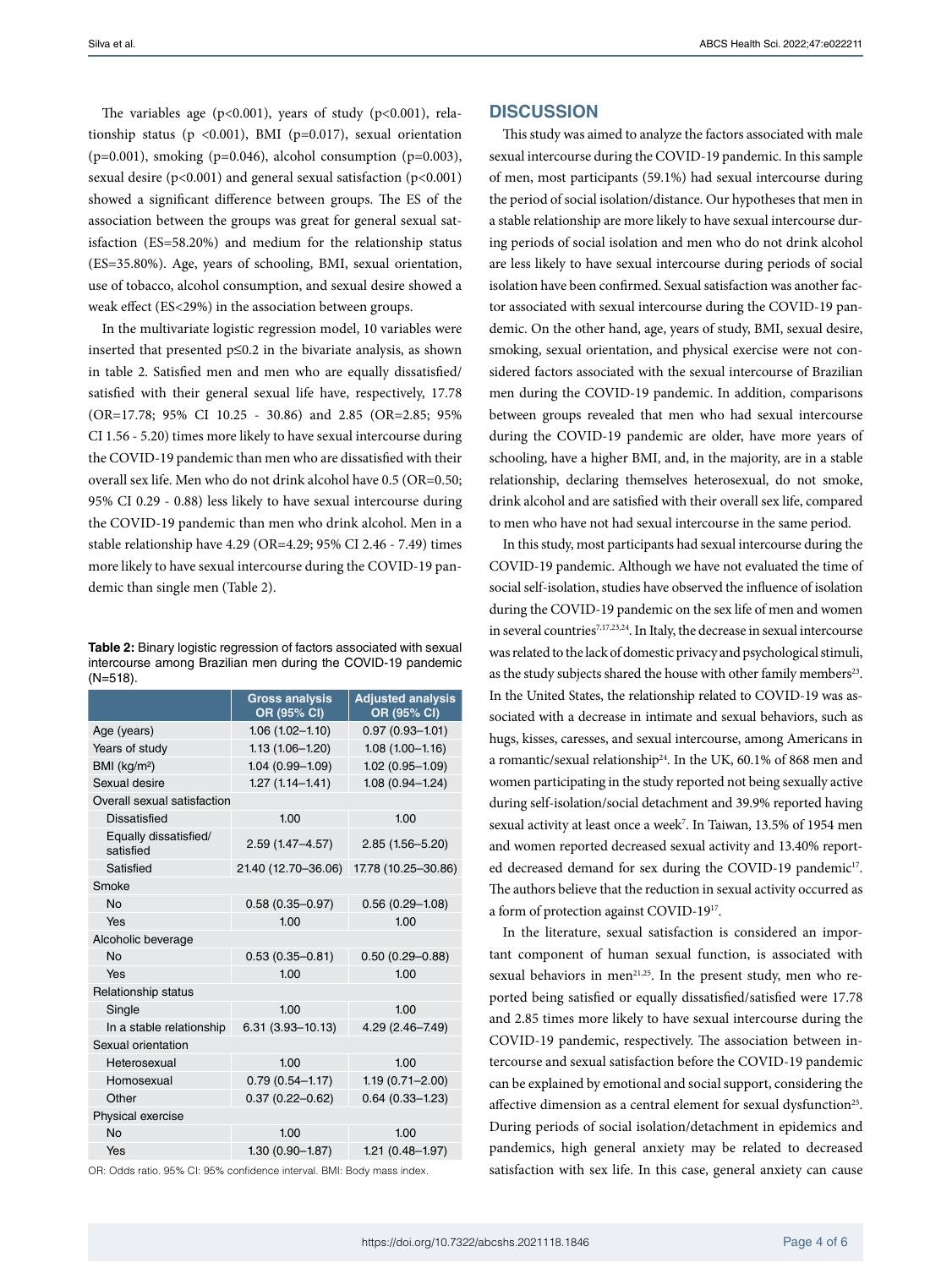decreased sexual pleasure and sexual interest, which influences satisfaction with sexual life. In addition, periods of social detachment help prevent the spread of contact diseases, as is the case with COVID-19, but they can also increase general anxiety<sup>17</sup>.

Not drinking alcoholic beverages was considered a protective factor for sexual intercourse during periods of social isolation/distance in the sample of Brazilian men in this study. A similar result was found in a study that evaluated the sexual activity of men and women in the United Kingdom during the COVID-19 pandemic<sup>7</sup>. In a systematic review that verified factors associated with sexual abstinence among young and middle-aged men, young men who never drank alcohol and used cigarettes or drugs were more likely to have sexual abstinence<sup>26</sup>. Despite these studies finding similar results of the effects of alcohol on sexual behavior, this association is not clear in the literature. However, the effects of alcohol on sexual behavior may vary according to the level of intoxication/alcohol consumption<sup>27</sup>. Thus, the results of the present study need to be discussed carefully.

In times of pandemic, being married or in a stable relationship is associated with increased sexual activity in men<sup>7,23</sup>. Our hypothesis that a stable relationship is associated with sexual intercourse during the COVID-19 pandemic in men has been confirmed. In a study conducted with Italian couples, the longest time spent at home with the partner significantly increased the number of sexual intercourses during quarantine<sup>23</sup>. The approach of couples imposed by the impossibility of social contact outside the home, the performance of work at home, and the reduction of work-related stress may have been reasons for the increase in time that couples share and, thus, increase the frequency of relationship sexual<sup>23</sup>. This is important data for stimulating sexual activity among individuals who perform isolation together, as sexual intercourse is not contraindicated if both strictly follow isolation restrictions<sup>28</sup>.

Through the bivariate analysis of this study, the men who had sexual intercourse during the COVID-19 pandemic were older, had more years of study, had higher BMI, lower sexual desire scores, and were mostly nonsmokers and heterosexuals. Although these variables are not considered factors associated with sexual intercourse in the sample of this study, it is important to highlight that other studies have observed the influence of some of these variables on sexual behaviors of men and women during the COVID-19 pandemic<sup>7,17,23,29</sup>. We did not find any study that observed a relationship between years of education/schooling and

BMI with the practice of sexual intercourse by men during social isolation/distance. In general, we suggest that interventions for good mental and sexual health during periods of social isolation/ distance also involve younger men, with less education, lower BMI, smokers, from other sexual orientations, and who already have previous problems of sexual dysfunction. In addition, guidance on safe sexual practices should be considered for sexually active men.

This was the first study to assess factors associated with the practice of sexual intercourse by Brazilian men during the COVID-19 pandemic. The results of this study may help to understand sexual intercourse practices during periods of social isolation/distance by researchers in sexual health and sexuality. Despite this, some limitations deserve to be highlighted. First, the study represents a convenience sample of men recruited online, although it has disseminated invitations in various media. Therefore, it may have introduced unintentional trends with homogeneous characteristics, as well as younger, white men, with higher education and without associated diseases. Second, we did not assess the time that participants performed quarantine and social isolation, nor did they perform masturbation. In this case, self-isolation time and masturbation can influence the results of this study<sup>7</sup>. Third, other sexual behaviors, such as masturbation and the use of pornography, were not evaluated in this study, which could help to better understand the practice of sexual intercourse during the COVID-19 pandemic among Brazilian men. Finally, the use of self-reported measures, such as weight and height for determining BMI, may not represent the actual value of the measures. However, a Brazilian study found adequate agreement values between self-reported anthropometric measures and assessed objectively<sup>30</sup>.

#### **Conclusion**

In this sample of Brazilian men, being satisfied or equally dissatisfied/satisfied with the overall sexual life and being in a stable relationship were factors associated with sexual intercourse during the COVID-19 pandemic. On the other hand, not drinking alcohol was considered a protective factor for sexual intercourse in this sample. Therefore, we believe that preventing the spread of coronavirus should involve recommendations for safe sexual practices in men, including aspects of each individual, such as sexual function and satisfaction, relationship status, and alcohol consumption.

## **REFERENCES**

- 1. Taiwan's Disease Control Center [Internet]. COVID-19 (SARS-CoV-2 Infection) Available from:<https://www.cdc.gov.tw/En>
- 2. Döring N, Walter R. How is the COVID-19 pandemic changing our sexualities? An overview of media narratives in spring 2020. Z Sex Forsch. 2020;33(2):65-75. <https://doi.org/10.1007/s10508-020-01790-z>
- 3. World Health Organization (WHO). Coronavirus disease (COVID19) pandemic. Available from: [https://www.who.int/emergencies/](https://www.who.int/emergencies/diseases/novel-coronavirus-2019) [diseases/novel-coronavirus-2019](https://www.who.int/emergencies/diseases/novel-coronavirus-2019)
- 4. World Health Organization (WHO). WHO Coronavirus (COVID-19) Dashboard. Available from: <https://covid19.who.int/>